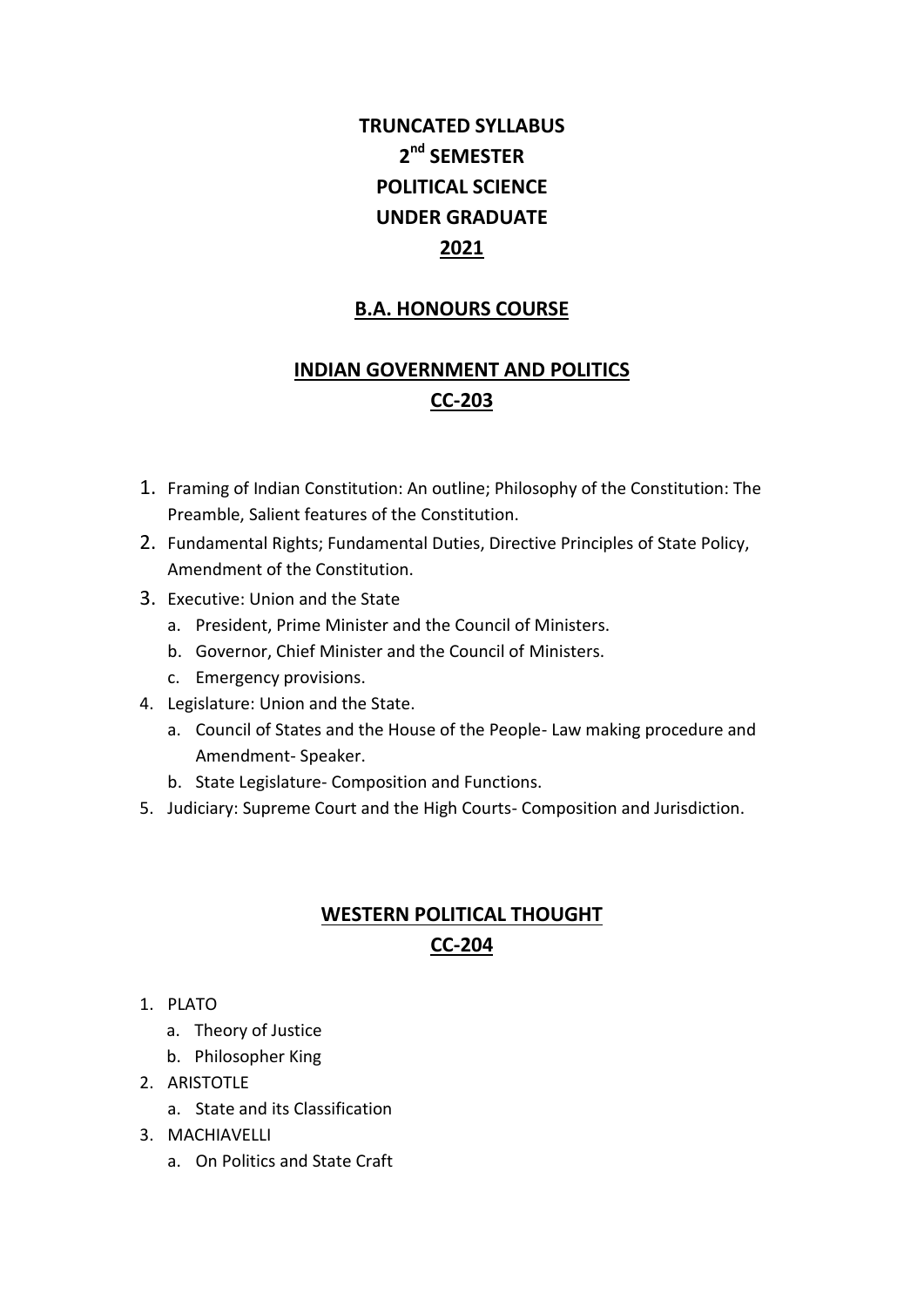- 4. BODIN
	- a. Views on Sovereignty
- 5. HOBBES AND LOCKE
	- a. Hobbes: Theory of Sovereignty
	- b. Locke: Social Contract and Theory of Government
- 6. ROUSSEAU
	- a. Social Contract
	- b. General Will
- 7. BENTHAM AND J.S. MILL
	- a. Bentham: Theory of Utilitarianism
	- b. J.S. Mill: Views on Liberty
- 8. KARL MARX
	- a. Dialectical Materialism

#### **READING GANDHI**

#### **GE-201**

- 1. Gandhi in its own words: A close reading to Hind Swaraj.
- 2. Gandhi and modern India
	- a. Nationalism
	- b. Communal Unity
	- c. Untouchability
- 3. Gandhi's Legacy
	- a. Tolerance: Anti-Racism Movements (Anti-Apartheid and Martin Luther King)
	- b. Gandhigiri: Perceptions in Popular Culture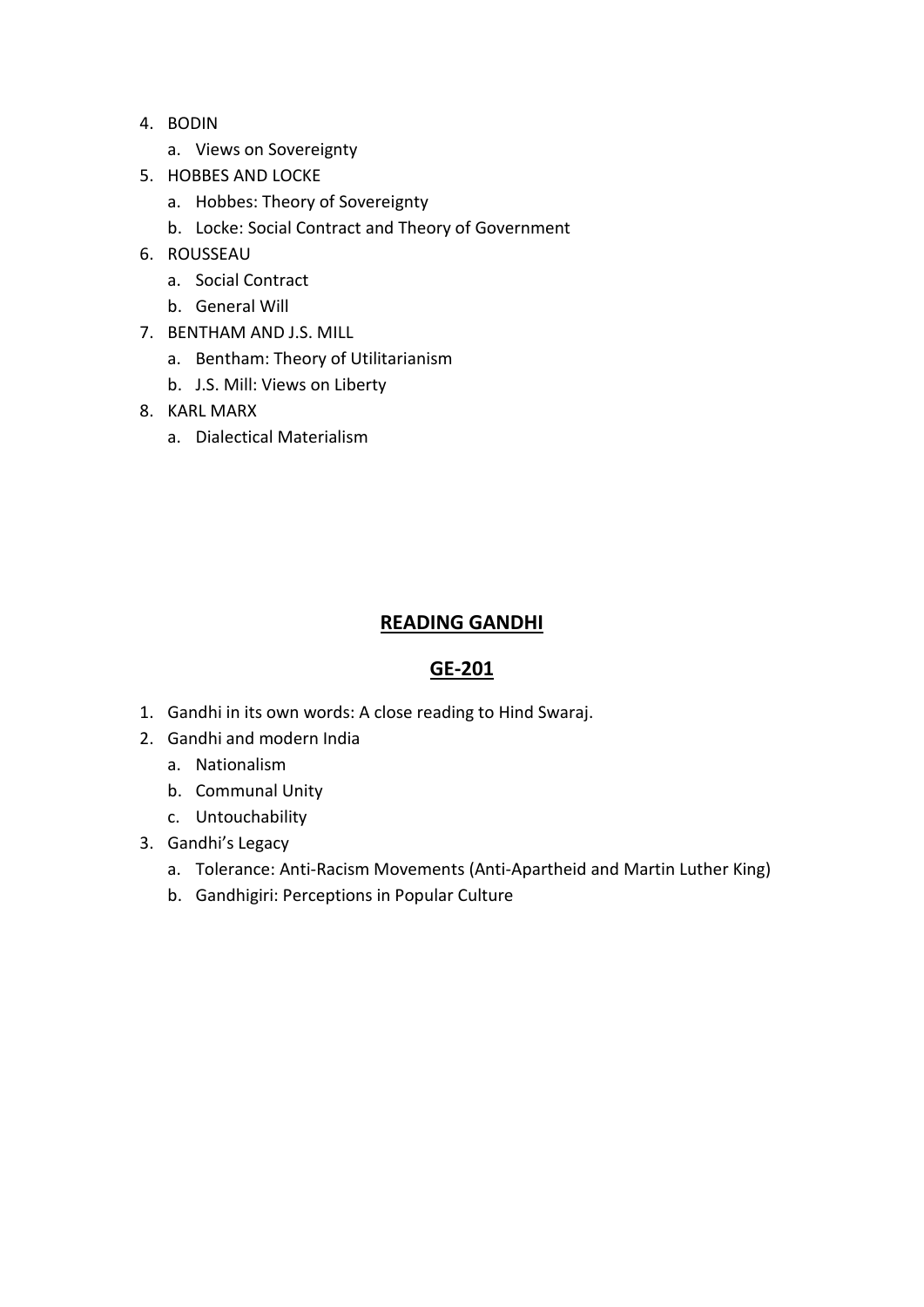#### **FEMINISM: THEORY AND PRACTICE**

#### **GE- 202**

- 1. Approaches to understanding Patriarchy
	- a. Understanding Patriarchy and Feminism
	- b. Liberal, Socialist, Marxist, radical Feminism, New Feminist Schools/Traditions
- 2. History of Feminism
	- a. Origins of Feminism in the West: France, Britain and USA
- 3. The Indian Experience
	- a. Traditional Historiography and Feminist critiques. Social reforms movement and position of women in India. History of women struggle in India.
	- b. Understanding Women's Work and Labour- Sexual division of Labour, Productive and Reproductive Labour, Visible work- Unpaid(reproductive and care), Underpaid and paid work- methods of computing women's work, Female headed Households

#### **B.A. PROGRAMME COURSE**

### **INDIAN GOVERNMENT AND POLITICS DSC-202**

- 1. Framing OF Indian Constitution: An outline; Philosophy of the Constitution: The Preamble, Salient features of the Constitution.
- 2. Fundamental Rights; Fundamental Duties, Directive Principles of State Policy, Amendment of the Constitution.
- 3. Executive: Union and the State
	- a. President, Prime Minister and the Council of Ministers.
	- b. Governor, Chief Minister and the Council of Ministers.
	- c. Emergency provisions.
- 4. Legislature: Union and the State.
	- a. Council of States and the House of the People- Law making procedure and Amendment- Speaker.
	- b. State Legislature- Composition and Functions.
- 5. Judiciary: Supreme Court and the High Courts- Composition and Jurisdiction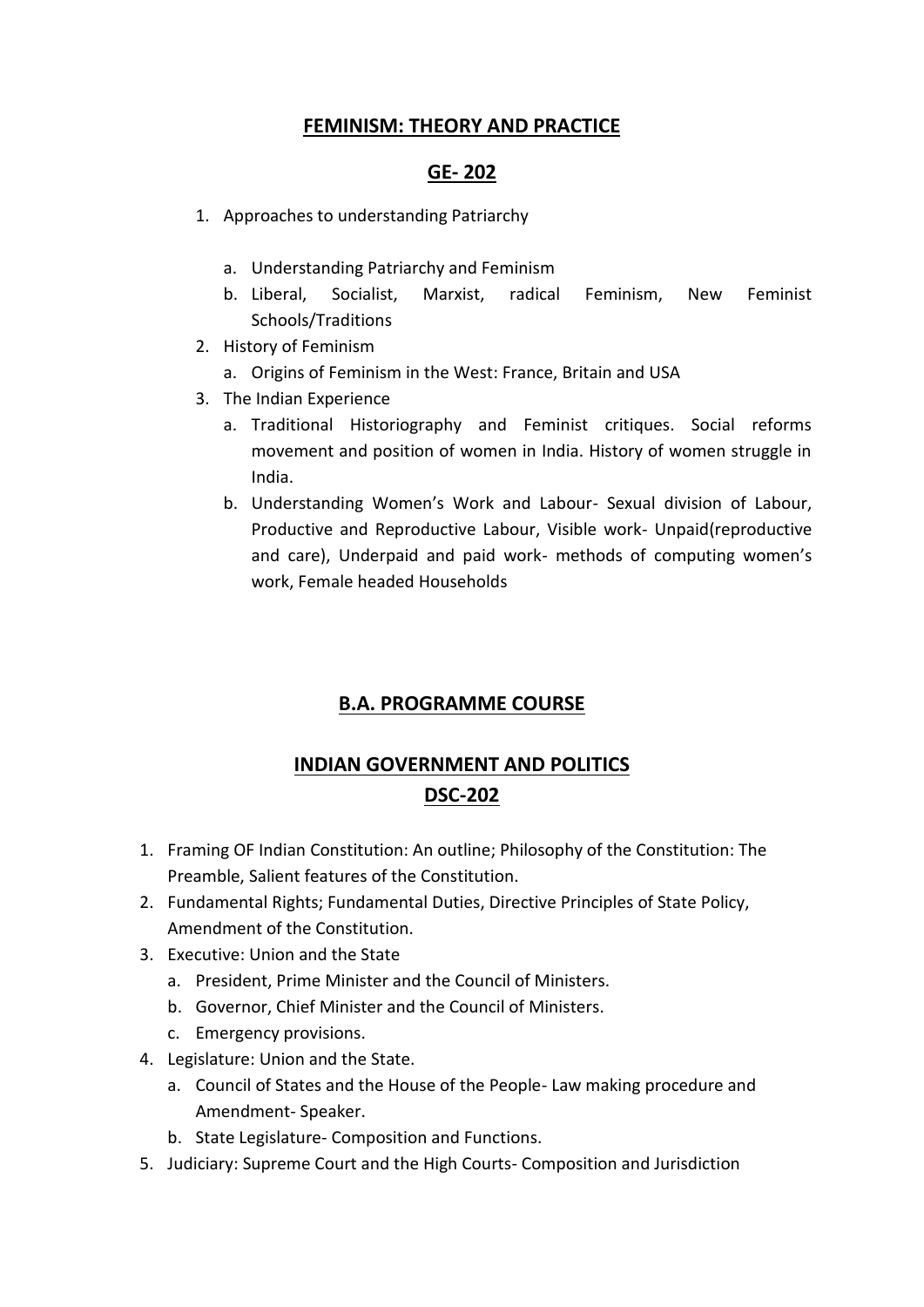# **TRUNCATED SYLLABUS 4 th SEMESTER POLITICAL SCIENCE UNDER GRADUATE 2021**

#### **B.A. HONOURS COURSE**

## **INTRODUCTION TO INTERNATIONAL RELATIONS CC-408**

- 1. Origin and growth of International Relations- Meaning and Scope.
- 2. Basic Concepts: National Power; National Interest; Bipolarity and Unipolarity; Neo-colonialism.
- 3. Major Theories of International Relations: Realist Theory and its variants; Feminist Theory.
- 4. Diplomacy; Propaganda.
- 5. Cold War- an outline.
- 6. Collective Security: Meaning and safeguards, Devices under UN Charter- Basic ideas of NPT, CTBT.
- 7. Contemporary issues: Globalization; Environment; Energy; Terrorism.

#### **POLITICAL SOCIOLOGY CC-409**

- 1. Political Sociology: Nature and Development
- 2. Social Stratification and Politics: Class, Elite, Caste in India
- 3. Concept of Power: Marx, Weber, Elitist Theory, Pluralist Theory
- 4. Political Culture: Types, Influence, Political Socialization: Agencies
- 5. Political Participation: Concepts and Types; Electoral Behaviour in India.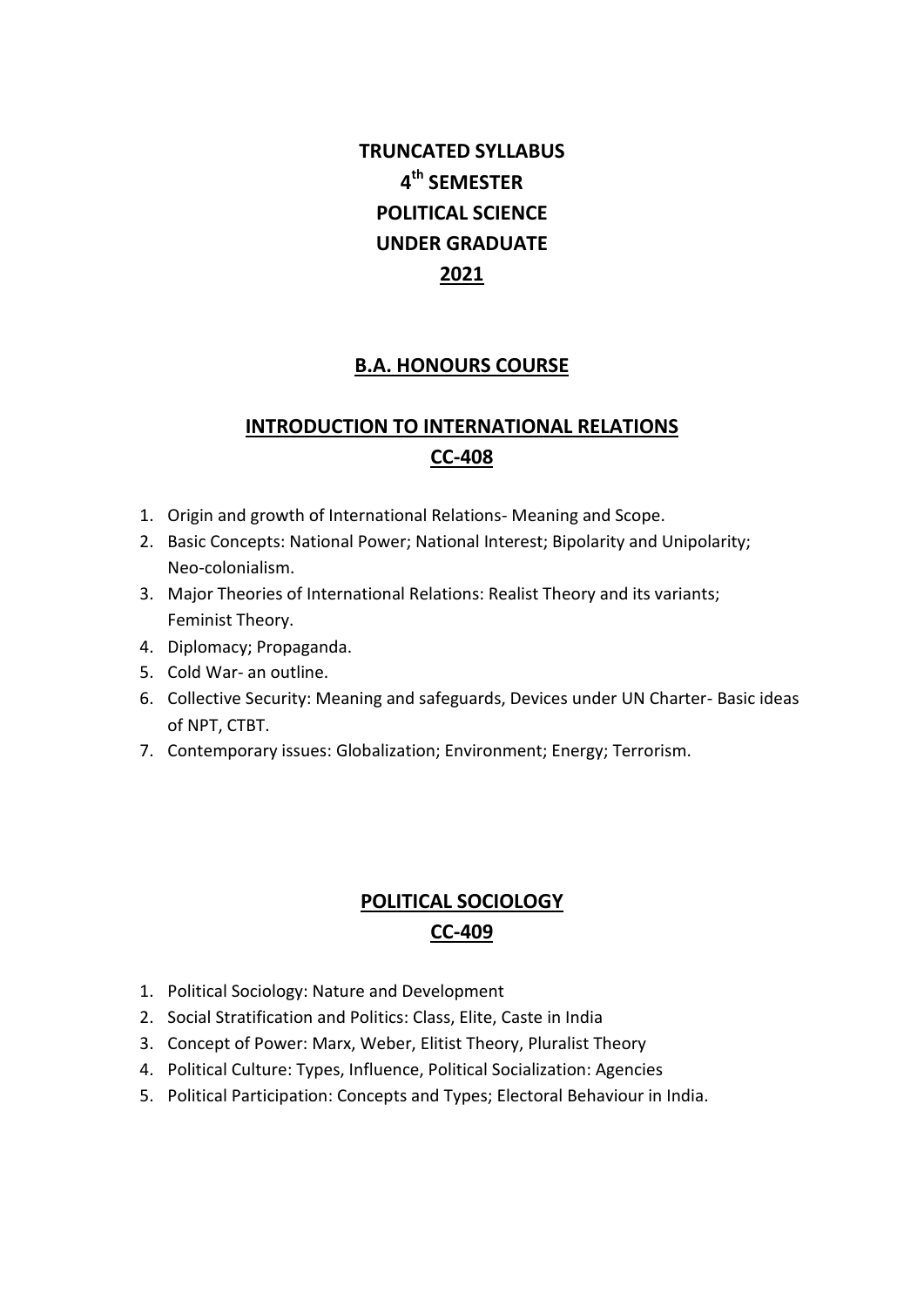## **POLITICAL THEORY: CONCEPTS AND DEBATES CC-410**

- 1. Importance of Freedom
	- a. Negative Freedom: Liberty
	- b. Positive Freedom: Freedom as Emancipation and Development
- 2. Significance of Equality
	- a. Formal Equality: Equality of Opportunity
	- b. Political Equality
- 3. Indispensability of Justice
	- a. Procedural Justice
	- b. Distributive Justice
- 4. The Universality of Rights
	- a. Natural Rights
	- b. Moral and Legal Rights
	- c. Rights and Obligation.

#### **READING GANDHI**

#### **GE-401**

- 1. Gandhi in its own words: A close reading to Hind Swaraj.
- 2. Gandhi and modern India
	- a. Nationalism
	- b. Communal Unity
	- c. Untouchability
- 3. Gandhi's Legacy
	- a. Tolerance: Anti-Racism Movements (Anti-Apartheid and Martin Luther King)
	- b. Gandhigiri: Perceptions in Popular Culture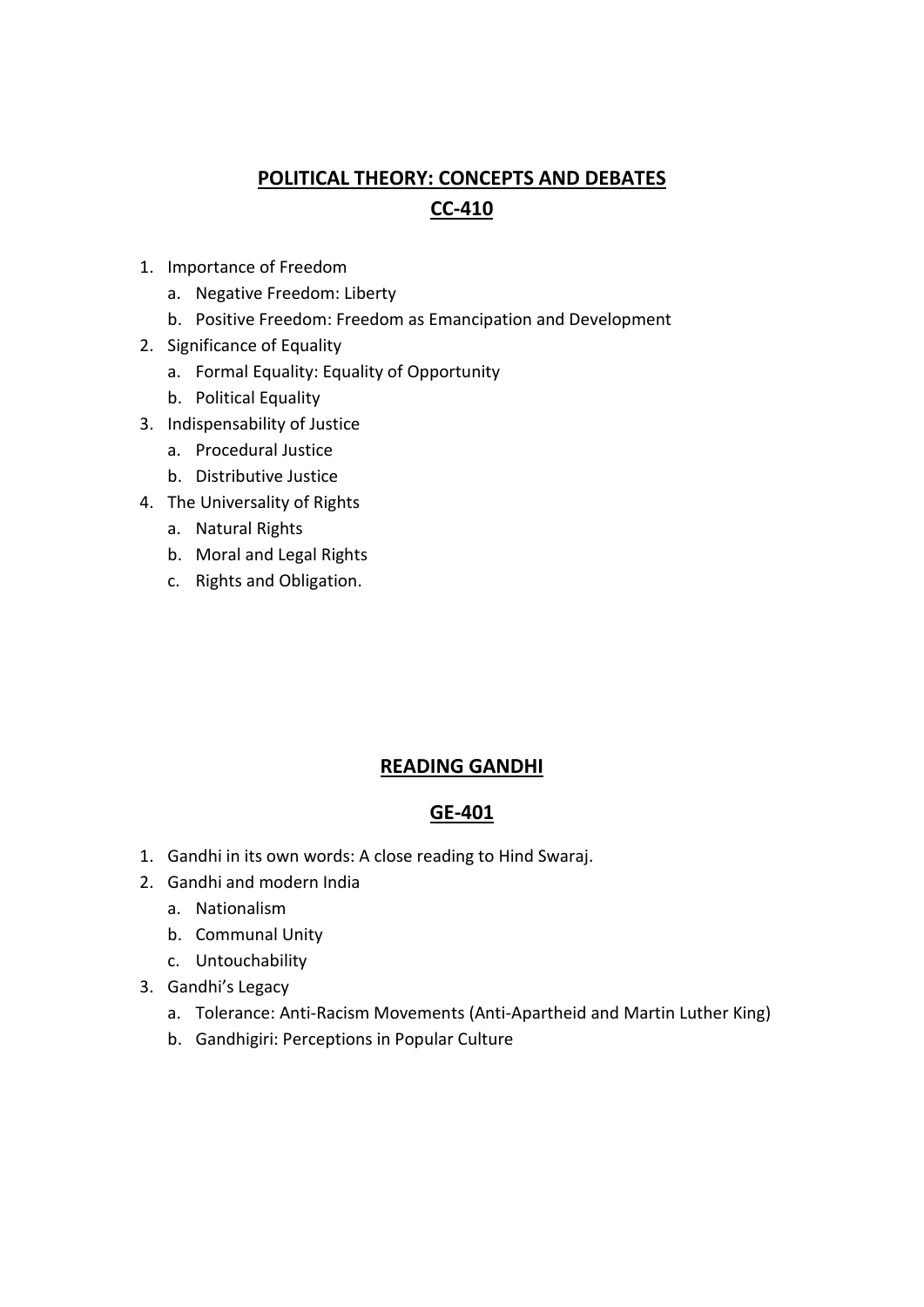#### **FEMINISM: THEORY AND PRACTICE**

#### **GE- 402**

- 1. Approaches to understanding Patriarchy
	- a. Understanding Patriarchy and Feminism
	- b. Liberal, Socialist, Marxist, radical Feminism, New Feminist Schools/Traditions
- 2. History of Feminism
	- a. Origins of Feminism in the West: France, Britain and USA
- 3. The Indian Experience
	- a. Traditional Historiography and Feminist critiques. Social reforms movement and position of women in India. History of women struggle in India.
	- b. Understanding Women's Work and Labour- Sexual division of Labour, Productive and Reproductive Labour, Visible work- Unpaid(reproductive and care), Underpaid and paid work- methods of computing women's work, Female headed Households

### **DEM0CRATIC AND LEGAL AWARENESS SEC-402**

- 1. Outline of the Legal System in India:
	- a. System of Courts/Tribunals and their jurisdiction in India- Criminal and Civil courts, Writ Jurisdiction, Specialized Courts such as Juvenile Courts, Mahila Courts and Tribunals.
	- b. Role of the Police and Executive in Criminal Law Administration.
	- c. Alternate dispute mechanisms such as Lokadalats, non-formal mechanisms.
- 2. Brief understanding of the laws applicable in India
	- a. Constitution- Fundamental Rights, Fundamental Duties, other Constitutional Rights and their manner of enforcement with emphasis on Public Interest Litigation and the expansion of certain rights under article 21 of the Constitution.
	- b. Laws relating to Criminal Jurisdiction- provisions relating to filing ad FIR, Arrest, Bail, search and seizure and some understanding of the questions of evidence and procedure in Cr. P.C. and related laws, important offences under the Indian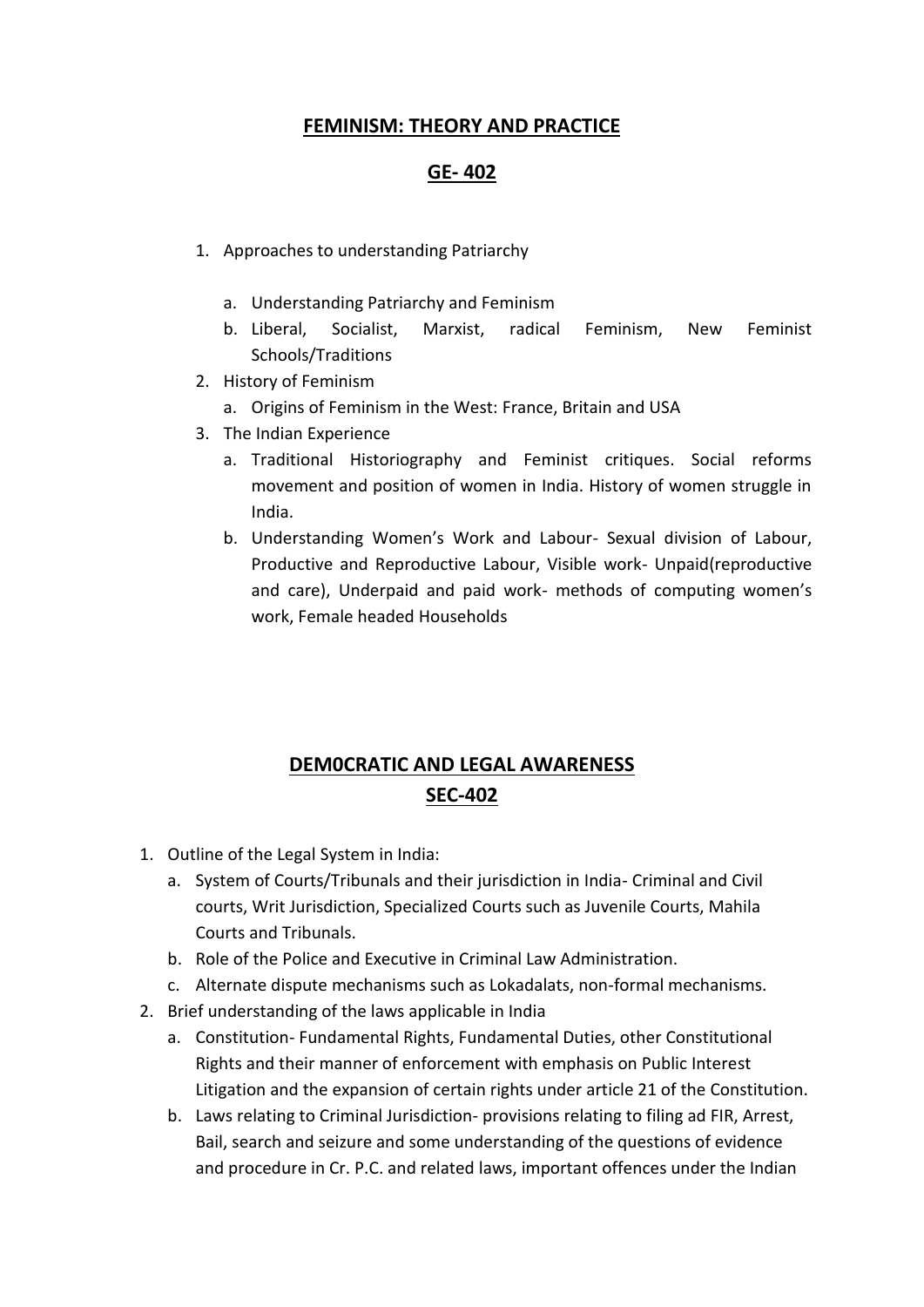Penal Code, offences against women, juvenile justice, prevention of atrocities of Schedule caste and Schedule Tribes, Concepts like Burden of Proof, Presumption of Innocence, Principles of Natural Justice, Fair comment under Contempt Laws.

- c. Laws relating to Dowry, sexual harassment and violence against Women.
- d. Laws relating to consumer rights.
- e. Laws relating to cyber crimes.
- 3. Using a hypothetical case of (for example) child abuse or sexual harassment or any other violation of a right, preparation of an FIR or writing a complaint addressed to the appropriate authority.

#### **B.A. PROGRAMME COURSE**

## **INTRODUCTION TO INTERNATIONAL RELATIONS DSC-404**

- 1. Origin and growth of International Relations- Meaning and Scope.
- 2. Basic Concepts: National Power; National Interest; Bipolarity and Unipolarity; Neo-colonialism.
- 3. Major Theories of International Relations: Realist Theory and its variants; Feminist Theory.
- 4. Diplomacy; Propaganda.
- 5. Cold War- an outline.
- 6. Collective Security: Meaning and safeguards, Devices under UN Charter- Basic ideas of NPT, CTBT.
- 7. Contemporary issues: Globalization; Environment; Energy; Terrorism.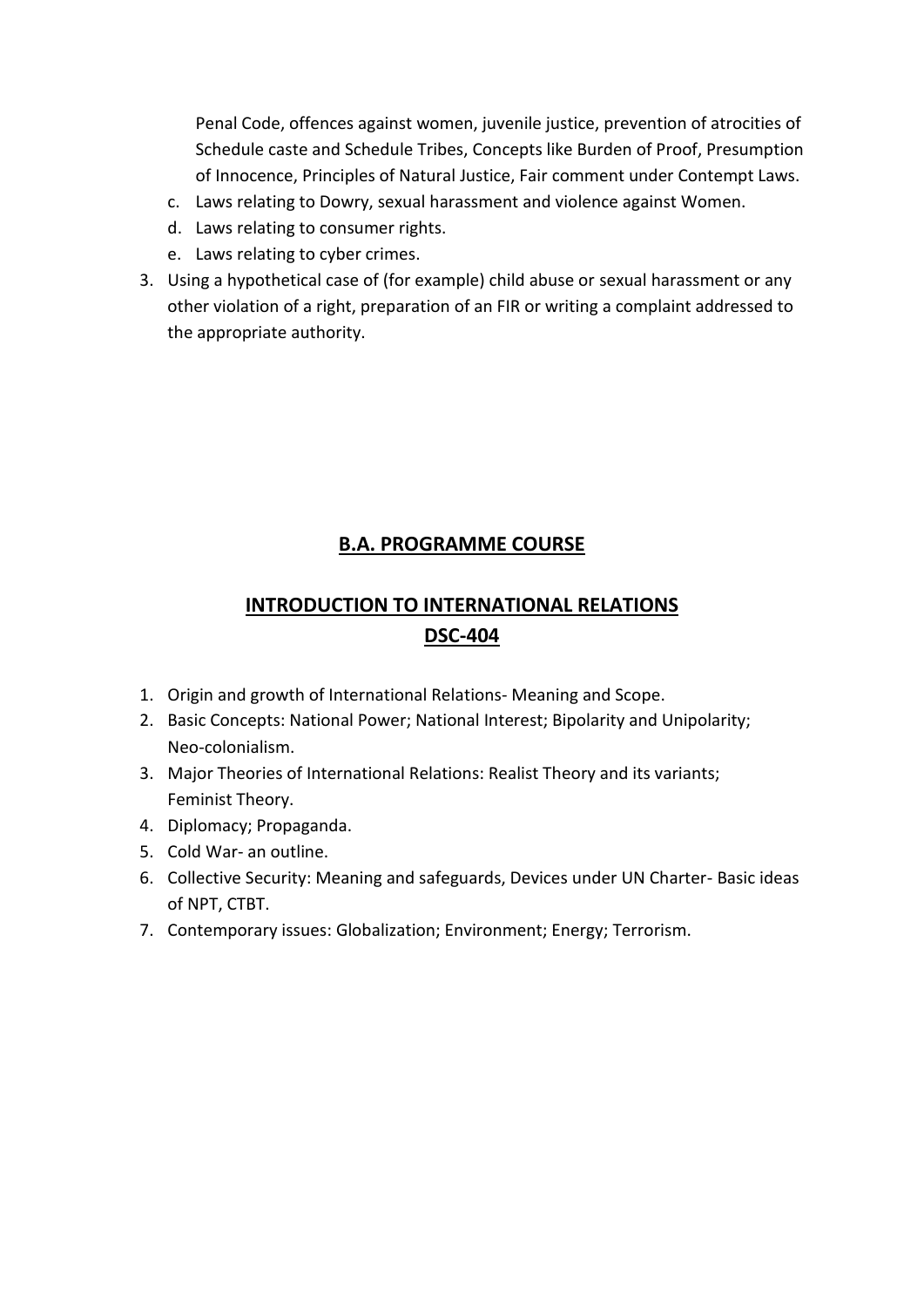## **DEM0CRATIC AND LEGAL AWARENESS SEC-402**

- 1. Outline of the Legal System in India:
	- a. System of Courts/Tribunals and their jurisdiction in India- Criminal and Civil courts, Writ Jurisdiction, Specialized Courts such as Juvenile Courts, Mahila Courts and Tribunals.
	- b. Role of the Police and Executive in Criminal Law Administration.
	- c. Alternate dispute mechanisms such as Lokadalats, non-formal mechanisms.
- 2. Brief understanding of the laws applicable in India
	- a. Constitution- Fundamental Rights, Fundamental Duties, other Constitutional Rights and their manner of enforcement with emphasis on Public Interest Litigation and the expansion of certain rights under article 21 of the Constitution.
	- b. Laws relating to Criminal Jurisdiction- provisions relating to filing ad FIR, Arrest, Bail, search and seizure and some understanding of the questions of evidence and procedure in Cr. P.C. and related laws, important offences under the Indian Penal Code, offences against women, juvenile justice, prevention of atrocities of Schedule caste and Schedule Tribes, Concepts like Burden of Proof, Presumption of Innocence, Principles of Natural Justice, Fair comment under Contempt Laws.
	- c. Laws relating to Dowry, sexual harassment and violence against Women.
	- d. Laws relating to consumer rights.
	- e. Laws relating to cyber crimes.
- 3. Using a hypothetical case of (for example) child abuse or sexual harassment or any other violation of a right, preparation of an FIR or writing a complaint addressed to the appropriate authority.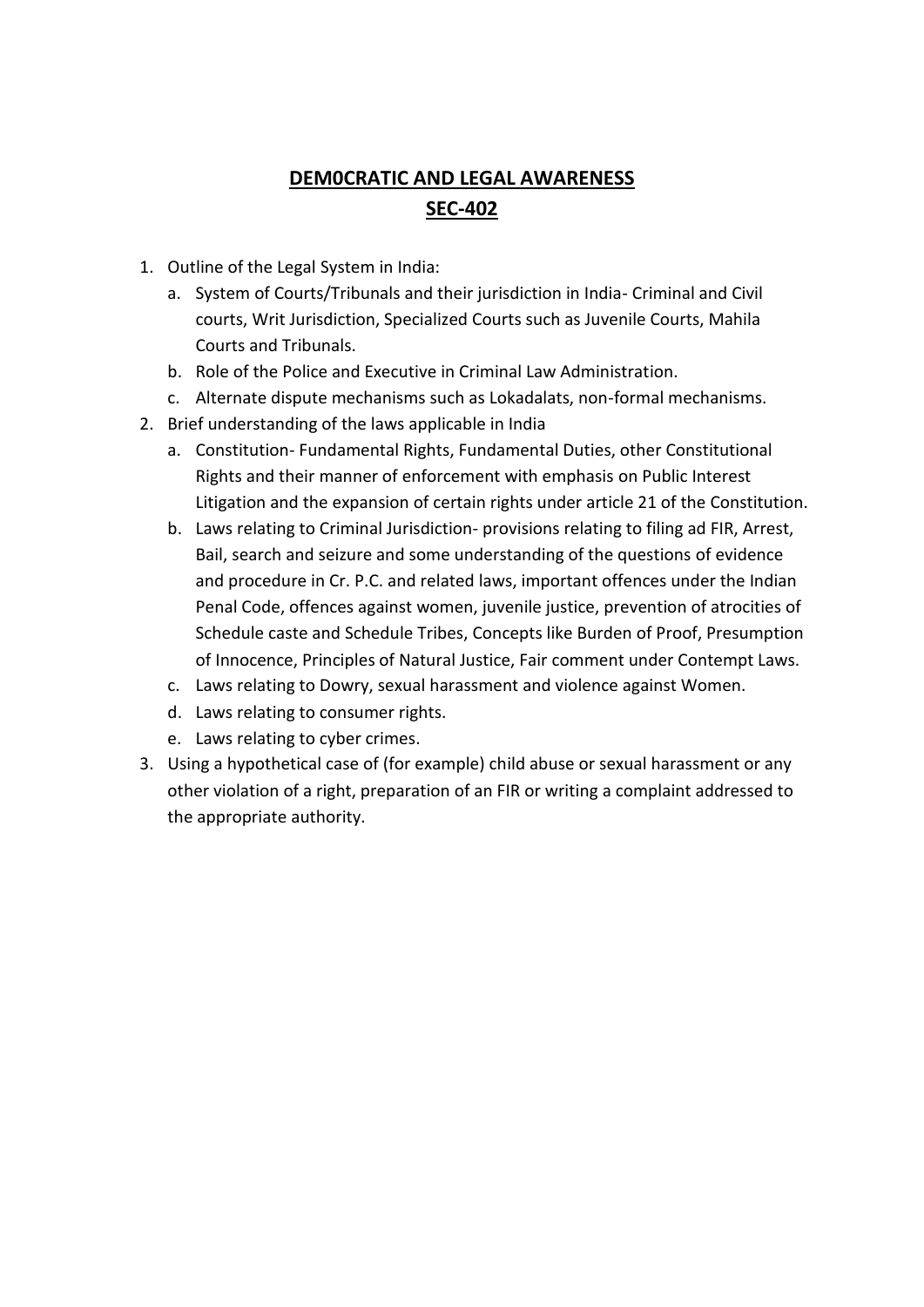# **TRUNCATED SYLLABUS 6 th SEMESTER POLITICAL SCIENCE UNDER GRADUATE 2021**

#### **B.A. HONOURS COURSE**

# **INDIAN'S FOREIGN POLICY IN A GLOBALIZED WORLD CC-613**

- 1. India's Foreign Policy: The Determinants and Ideological Roots, Evolution of India's Foreign Policy- From a postcolonial State to an Aspiring Global Power.
- 2. India's engagement with china.
- 3. India in South Asia: Debating Regional Strategies.
- 4. India in the Contemporary Multipolar World.

### **POLITICAL IDEOLOGY CC-614**

- 1. LIBERALISM
	- a. Meaning and Characteristics of Liberalism
	- b. Development of Liberalism: Negative and Positive
- 2. THEORIES OF DEMOCRACY
	- a. Classical Liberal Theory of Democracy
	- b. Elite Theory of Democracy
- 3. MARXISM
	- a. Marxian interpretation of History
	- b. Marxian Theory of Social and Political Change
- 4. FASCISM
	- a. Fascism: Meaning, Features and Development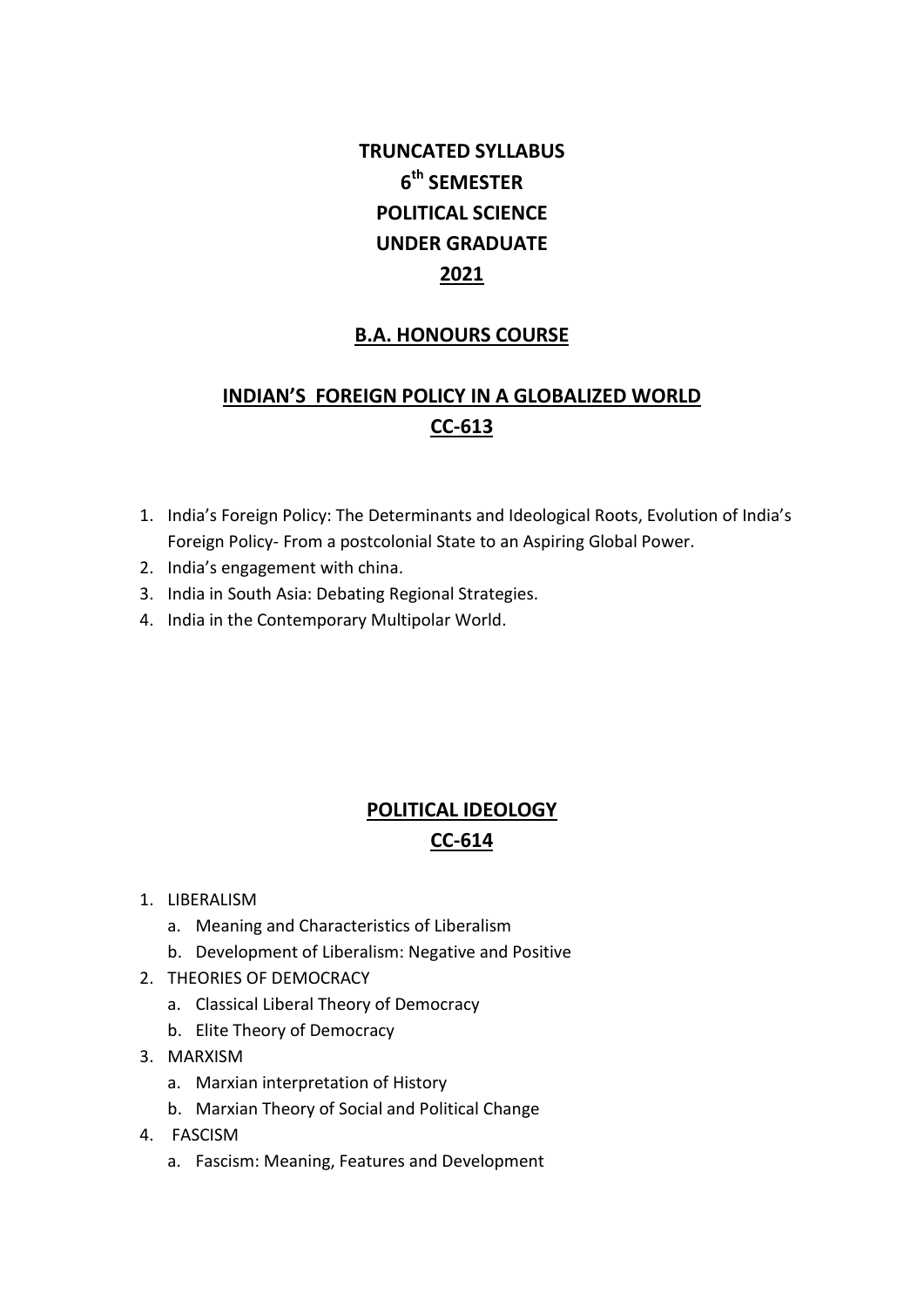## **INDIA AND HER NEIGHBOURS DSE-603A**

- 1. INDIA AND PAKISTAN
	- a. Colonial Legacies
	- b. Geographical and Strategic Importance
	- c. Nuclear Policy of India and Pakistan
	- d. Kashmir Questions
- 2. INDIA AND BANGLADESH
	- a. Colonial Legacies
	- b. Natural Resources
	- c. Development, Democracy and Dictatorship
	- d. Refugee Problem
	- e. Ganga Water Issue
- 3. INDIA AND SRILANKA
	- a. Geographical and Strategic Importance
	- b. Development and Democracy
	- c. Tamil Questions
	- d. Areas of Cooperation and Conflicts
- 4. INDIA AND NEPAL
	- a. Historical relations with Nepal
	- b. Geographical and Strategic Importance
	- c. Areas of Cooperation and Conflicts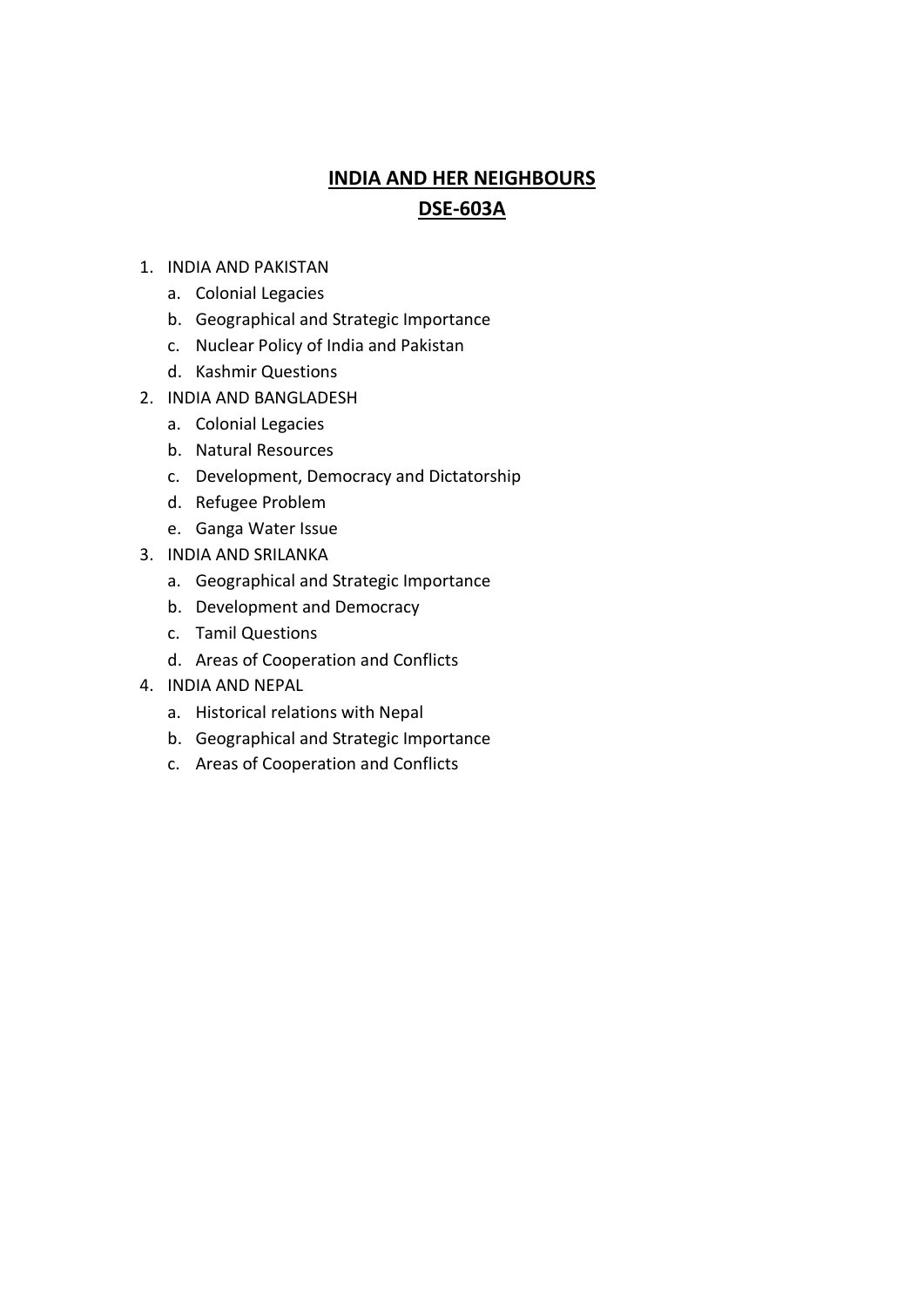# **DEVELOPMENT PROCESS AND SOCIAL MOVEMENTS IN CONTEMPORARY INDIA DSE-603B**

- 1. Development Process since Independence
	- a. Liberalization and Reforms
- 2. Industrial Development Strategy and its impact on the Social Structure
	- a. Mixed Economy, Privatisation, the impact on organised and unorganised labour
- 3. Agrarian Development Strategy and its impact on the Social Structure a. Agrarian crisis since the 1990s and its impact on farmers
- 4. Social Movements
	- a. Tribal, Peasant, Dalit and Women's Movement
	- b. Civil Rights Movements

### **GRASSROOT DEMOCRACY IN INDIA DSE-604A**

- 1. Historical Backgrounds of Panchayati Raj Institutions (PRIs) in India after Independence, Constitutional recognition of PRIs in India after Independence.
- 2. Gram Panchayat
	- a. Composition and functions of Gram Panchayat.
- 3. Panchayat Samiti- Composition and functions
- 4. Zilla Parishad- Composition and functions
- 5. Democratic Decentralization in India: Critical Evaluation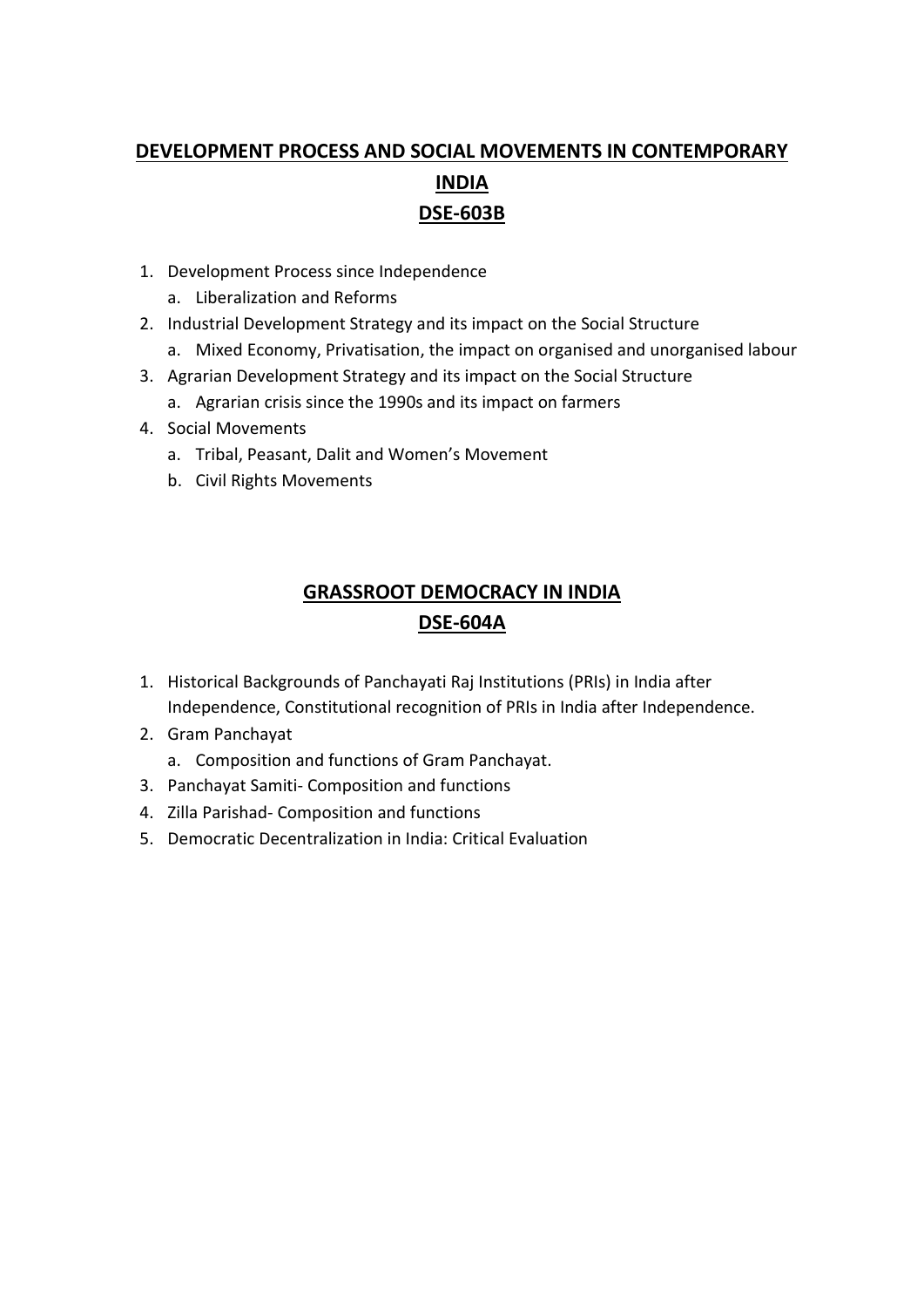## **EMERGING TRENDS IN INDIAN POLITICS DSE-604B**

1. Casteism: Meaning, Features, Impact of caste in Indian Politics, Communalism and Secularism: Meaning, Features, Causes and Impact on Indian Politics.

Regionalism: Meaning, Causes and Features, Regional Imbalances- Indicators and Impact on Indian Politics.

- 2. Coalition Politics in India, Coalition Politics in States.
- 3. Globalization: Meaning, Features and its effect on Indian economy.

## **PROGRAMME COURSE-6TH SEMESTER**

### **DEM0CRATIC AND LEGAL AWARENESS SEC-602**

- 1. Outline of the Legal System in India:
	- a. System of Courts/Tribunals and their jurisdiction in India- Criminal and Civil courts, Writ Jurisdiction, Specialized Courts such as Juvenile Courts, Mahila Courts and Tribunals.
	- b. Role of the Police and Executive in Criminal Law Administration.
	- c. Alternate dispute mechanisms such as Lokadalats, non-formal mechanisms.
- 2. Brief understanding of the laws applicable in India
	- a. Constitution- Fundamental Rights, Fundamental Duties, other Constitutional Rights and their manner of enforcement with emphasis on Public Interest Litigation and the expansion of certain rights under article 21 of the Constitution.
	- b. Laws relating to Criminal Jurisdiction- provisions relating to filing ad FIR, Arrest, Bail, search and seizure and some understanding of the questions of evidence and procedure in Cr. P.C. and related laws, important offences under the Indian Penal Code, offences against women, juvenile justice, prevention of atrocities of Schedule caste and Schedule Tribes, Concepts like Burden of Proof, Presumption of Innocence, Principles of Natural Justice, Fair comment under Contempt Laws.
	- c. Laws relating to Dowry, sexual harassment and violence against Women.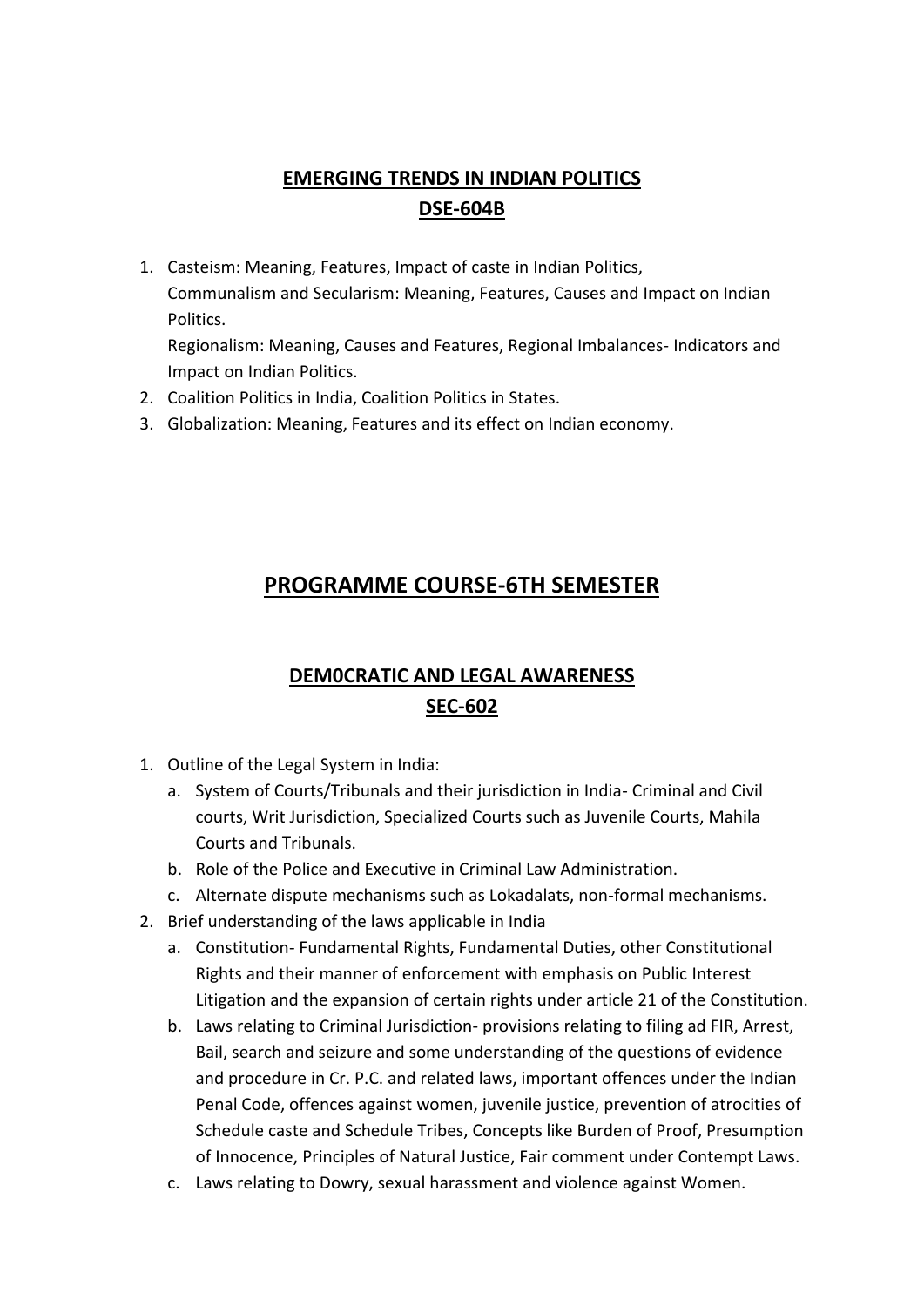- d. Laws relating to consumer rights.
- e. Laws relating to cyber crimes.
- 3. Using a hypothetical case of (for example) child abuse or sexual harassment or any other violation of a right, preparation of an FIR or writing a complaint addressed to the appropriate authority.

#### **(DSE: EITHER 604A OR 604B)**

## **GRASSROOT DEMOCRACY IN INDIA DSE-604A**

- 1. Historical Backgrounds of Panchayati Raj Institutions (PRIs) in India after Independence, Constitutional recognition of PRIs in India after Independence.
- 2. Gram Panchayat- Composition and functions of Gram Panchayat.
- 3. Panchayat Samiti- Composition and functions
- 4. Zilla Parishad- Composition and functions
- 5. Democratic Decentralization in India: Critical Evaluation

### **EMERGING TRENDS IN INDIAN POLITICS DSE-604B**

1. Castesim: Meaning, Features, Impact of caste in Indian Politics, Communalism and Secularism: Meaning, Features, Causes and Impact on Indian Politics.

Regionalism: Meaning, Causes and Features, Regional Imbalances- Indicators and Impact on Indian Politics.

- 2. Coalition Politics in India, Coalition Politics in States.
- 3. Globalization: Meaning, Features and its effect on Indian economy.